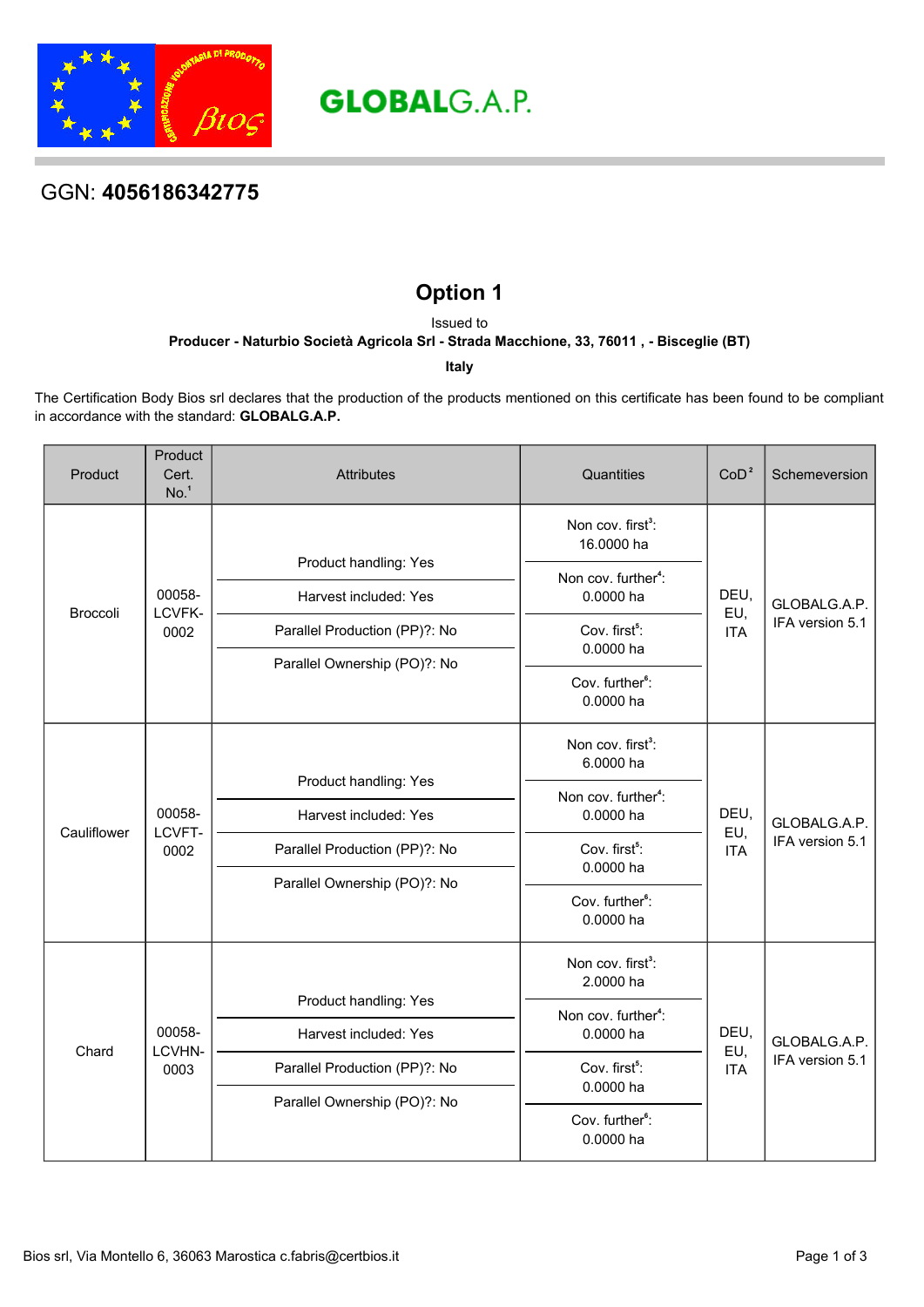| Product                             | Product<br>Cert.<br>No. <sup>1</sup> | <b>Attributes</b>                              | Quantities                                                                     | CoD <sup>2</sup>          | Schemeversion                   |
|-------------------------------------|--------------------------------------|------------------------------------------------|--------------------------------------------------------------------------------|---------------------------|---------------------------------|
| Cherries                            | 00058-<br>LCVHF-<br>0002             | Product handling: Yes                          | Non cov. first <sup>3</sup> :<br>26.7600 ha<br>Non cov. further <sup>4</sup> : | DEU,<br>EU,<br><b>ITA</b> | GLOBALG.A.P.<br>IFA version 5.1 |
|                                     |                                      | Harvest included: Yes                          | 0.0000 ha                                                                      |                           |                                 |
|                                     |                                      | Parallel Production (PP)?: No                  | Cov. first <sup>5</sup> :<br>0.0000 ha                                         |                           |                                 |
|                                     |                                      | Parallel Ownership (PO)?: No                   | Cov. further <sup>6</sup> :<br>0.0000 ha                                       |                           |                                 |
| Courgettes<br>(Zucchini,<br>Marrow) | 00058-<br>LCVCX-<br>0002             |                                                | Non cov. first <sup>3</sup> :<br>5.0000 ha                                     | DEU,<br>EU,<br><b>ITA</b> | GLOBALG.A.P.<br>IFA version 5.1 |
|                                     |                                      | Product handling: Yes                          | Non cov. further <sup>4</sup> :                                                |                           |                                 |
|                                     |                                      | Harvest included: Yes                          | 0.0000 ha                                                                      |                           |                                 |
|                                     |                                      | Parallel Production (PP)?: No                  | Cov. first <sup>5</sup> :<br>0.0000 ha                                         |                           |                                 |
|                                     |                                      | Parallel Ownership (PO)?: No                   | Cov. further <sup>6</sup> :<br>0.0000 ha                                       |                           |                                 |
| Fennel                              | 00058-<br>LCVFX-<br>0002             | Product handling: Yes                          | Non cov. first <sup>3</sup> :<br>5.0000 ha                                     | DEU,<br>EU,<br><b>ITA</b> | GLOBALG.A.P.<br>IFA version 5.1 |
|                                     |                                      | Harvest included: Yes                          | Non cov. further <sup>4</sup> :<br>0.0000 ha<br>Cov. first <sup>5</sup> :      |                           |                                 |
|                                     |                                      | Parallel Production (PP)?: No                  |                                                                                |                           |                                 |
|                                     |                                      | Parallel Ownership (PO)?: No                   | 0.0000 ha                                                                      |                           |                                 |
|                                     |                                      |                                                | Cov. further <sup>6</sup> :<br>0.0000 ha                                       |                           |                                 |
| Figs                                | 00058-<br>LCVHK-<br>0002             |                                                | Non cov. first <sup>3</sup> :<br>12.4800 ha                                    | DEU,<br>EU,<br><b>ITA</b> | GLOBALG.A.P.<br>IFA version 5.1 |
|                                     |                                      | Product handling: Yes<br>Harvest included: Yes | Non cov. further <sup>4</sup> :<br>0.0000 ha                                   |                           |                                 |
|                                     |                                      | Parallel Production (PP)?: No                  | Cov. first <sup>5</sup> :                                                      |                           |                                 |
|                                     |                                      |                                                | 0.0000 ha<br>Cov. further <sup>6</sup> :<br>0.0000 ha                          |                           |                                 |
|                                     |                                      | Parallel Ownership (PO)?: No                   |                                                                                |                           |                                 |